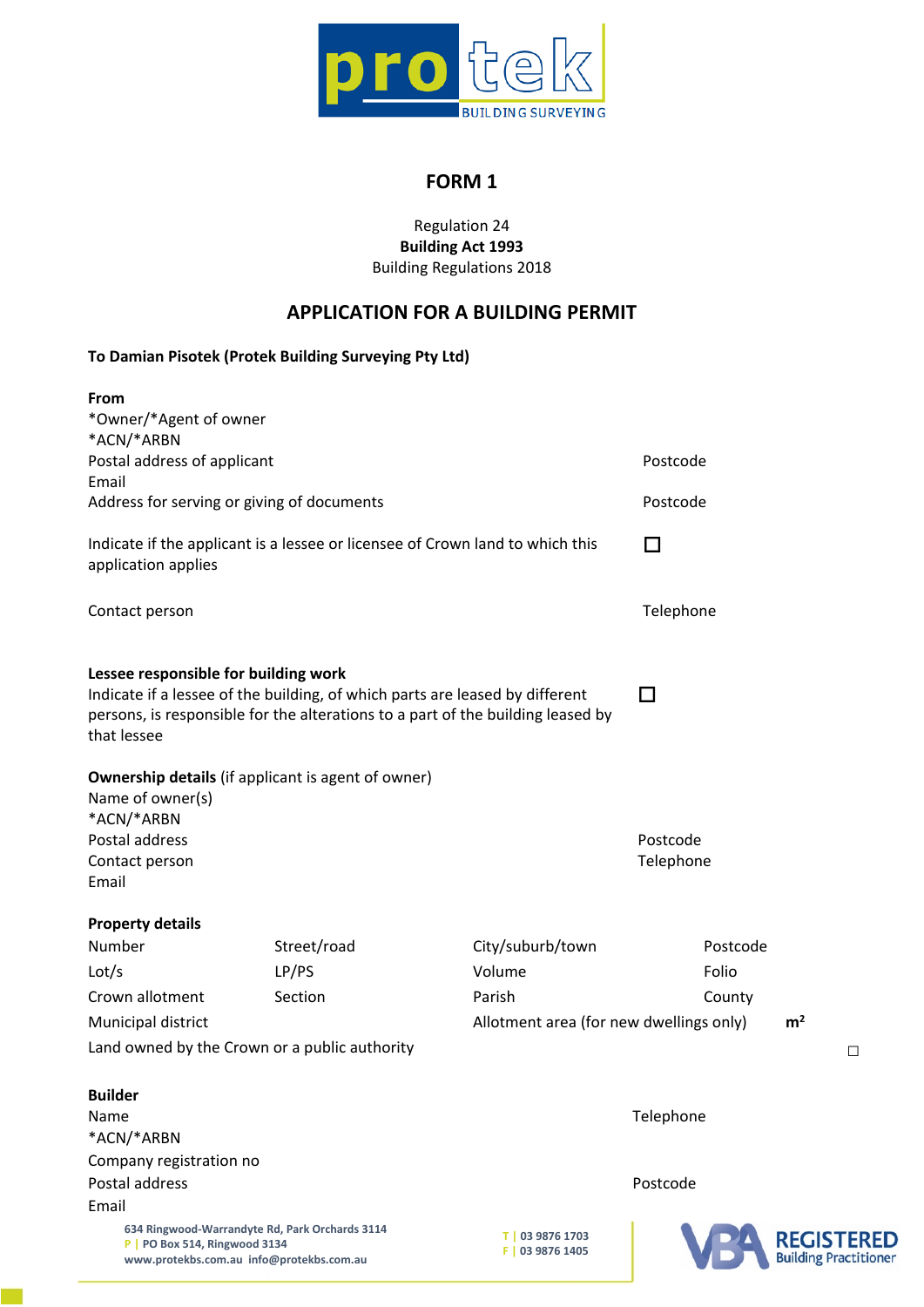#### **Natural person for service for directions, notices an orders (**if builder is a

Body corporate) Name Postal address

Telephone Postcode

## **Building practitioners and/or architect**

#### (a) to be engaged in the building work

| Name | Category/class | Registration no. |
|------|----------------|------------------|
|      |                |                  |
|      |                |                  |
|      |                |                  |

*If a registered domestic builder carrying out domestic building work, attach details of the required insurance.*

#### (b) who were engaged to prepare documents forming part of the application for this permit

| Name | Category/class | Registration no. |
|------|----------------|------------------|
|      |                |                  |
|      |                |                  |
|      |                |                  |

#### **Other Practitioner Details – Registered Engineers**

| Name | Category/class | <b>Registration no.</b> |
|------|----------------|-------------------------|
|      | Civil Engineer | PE                      |
|      |                |                         |
|      |                |                         |

### **Nature of building work (Tick if )**

| Construction of a new building       | Alterations to an existing building          |              |
|--------------------------------------|----------------------------------------------|--------------|
| Demolition of a building             | Removal of a building                        |              |
| Extension to an existing building    | Change of use of an existing building        |              |
| Re-erection of a building            | Construction of swimming pool or spa barrier | $\mathbf{I}$ |
| Construction of swimming pool or spa |                                              |              |
| Other [give description]             |                                              |              |
|                                      |                                              |              |

Proposed use of building:

#### **Owner-builder**

| I intend to carry out the work as an owner-builder. | [Yes/No] |
|-----------------------------------------------------|----------|
|-----------------------------------------------------|----------|

#### **Social Housing**

Does any of the building work include the construction of social housing as referred to in regulation 281B? [Yes/No]

[Indicate Yes if the building work, which is the subject of this application, includes the construction of social housing or if other building work, which is the subject of a related staged permit, includes the construction *of social housing]*

#### **Cost of building work**

Is there a contract for the building work? [Yes/No]

**634 Ringwood-Warrandyte Rd, Park Orchards 3114 P | PO Box 514, Ringwood 3134 www.protekbs.com.au info@protekbs.com.au**



**T | 03 9876 1703 F | 03 9876 1405**